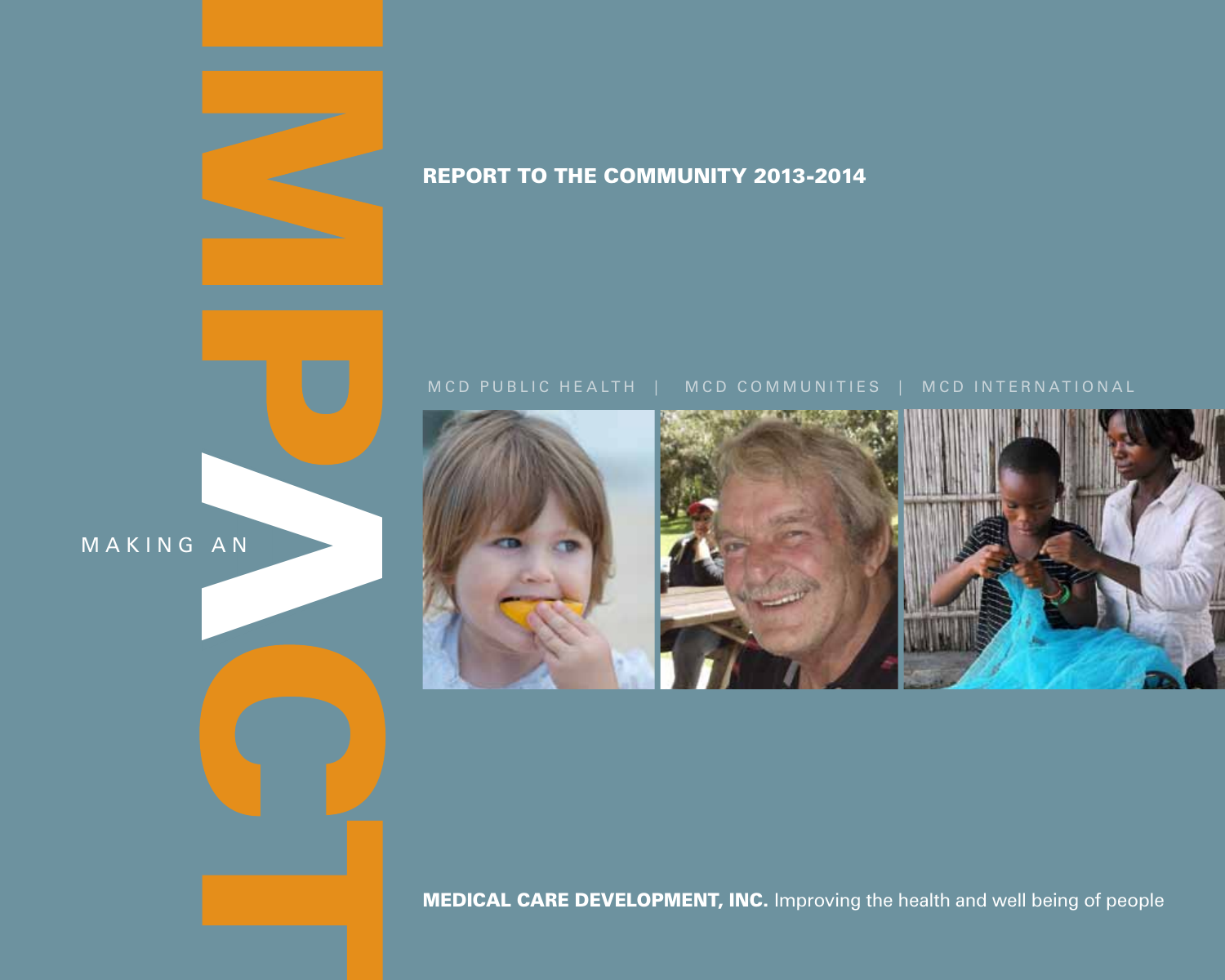We are an organization that has gone from a start-up, Maine-based health initiative to becoming a provider of choice for Maine adults with special needs and a nationally and internationally active public health network of hundreds of committed, experienced individuals accomplishing extraordinary things on a daily basis …

#### MCD'S EXECUTIVE TEAM

We are proud partners with some of the most dynamic, dedicated organizations in Maine, the United States, and around the world …

We are innovation making an impact to improve people's lives ...

## We are MCD.

#### **OUR MISSION**

**a direct care worker** training to care for adults with mental health issues

> Mark Battista, President & CEO Joseph Carter, Director, MCD International DonnaLee Cloutier, Executive Administrator and Assistant Secretary of MCD Maureen Conley, Director, MCD Communities Eric Dimbleby, Director, IT **Edward Miles, Chief Financial Officer** Kevin Norwood, Director, Human Resources Kathleen Perkins, Director, MCD Public Health



To improve the health and well-being of people both nationally and internationally by:

Partnering with communities, organizations, and governments;

Developing and operating creative, compassionate, and practical programs; and

Providing technical advice and assistance to enhance the capacity of others.

They are all making an IMPACT improving the quality of life for people through the work we do here at MCD.

**a nursing assistant** mastering blood pressure screening **a project coordinator in sub-Saharan Africa** helping villagers fight malaria

What do

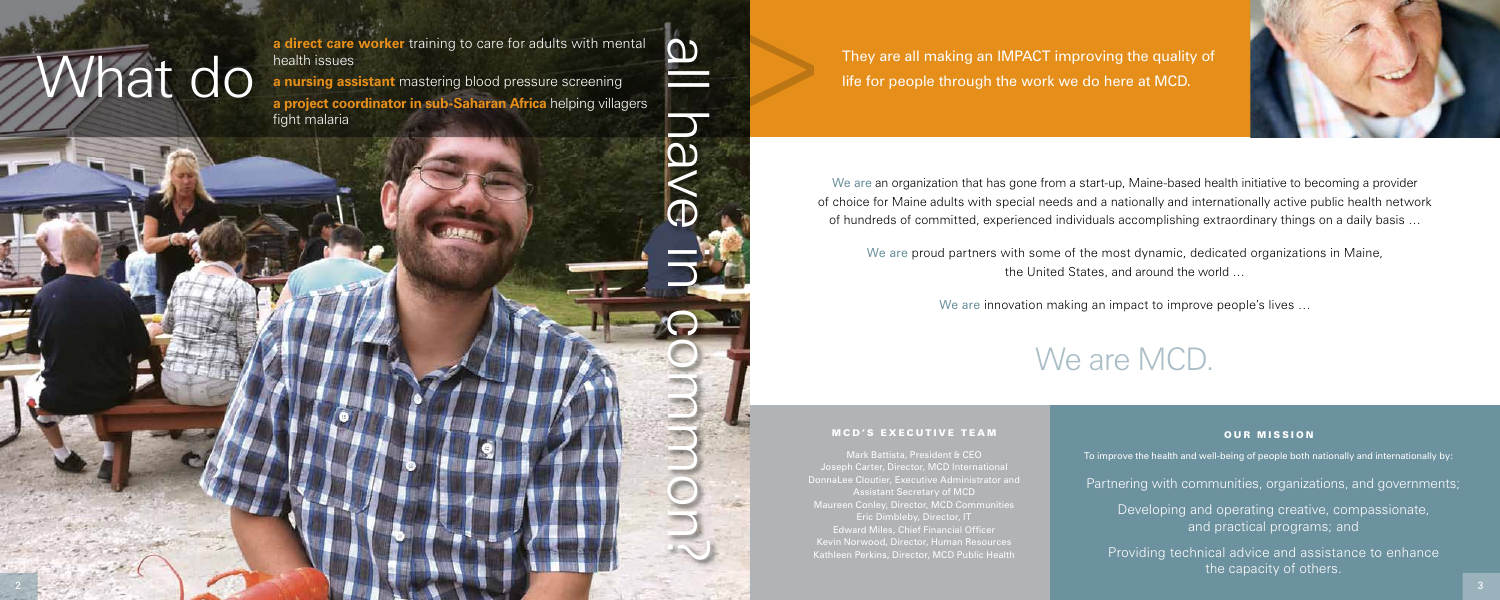Th

# anks and the control of **TO OUR DONORS, FUNDERS & PARTNE** who make our work possi

On behalf of MCD's all-volunteer Board of Directors, our Corporate Members, and the management team, we extend a warm welcome along with our Report to the Community, which includes our 2013 Annual Report. Heartfelt thanks go to MCD's approximately 800 employees – skilled, dedicated, compassionate, and effective – working in the US and in Africa, who are the heart and soul of the organization, whether on the front line or in supporting roles. Our gratitude also goes to our many funders and collaborating partners. MCD makes a difference in the lives of so many people, because of all of you.

The Report offers some highlights of the recent past and glimpses of an exciting future. Much more information is available at www.mcd.org. In addition to the MCD website, division specific websites are available for MCD Public Health at www.mcdph.org, MCD Communities at www.mcdcommunities.org and MCD International at mcd.org/MCDI.

First though, a word about some behind-the-scenes actions that will better position MCD to deliver on our mission. We're adopting state-of-the-art technology to support our Human Capital, Finance, IT and Communications resources and processes. Though challenging to implement, these changes are generating a much greater capacity to efficiently expand both the scope and scale of our operations, and to offer more comprehensive management services to smaller non-profits so they can focus their limited resources on their own work.

In the end, of course, it's about the mission. In all that we do, our goal is to generate greater impact: reducing child mortality from malaria and other diseases in sub-Saharan Africa…improving water, sanitation and hygiene conditions in developing countries…helping teens avoid substance abuse…detecting treatable cancer earlier…promoting better oral health…teaching the method and importance of taking blood pressure accurately to increase control and decrease unneeded treatment…facilitating the best-practice utilization of telehealth resources…enabling greater independence for the frail elderly and for people with special needs while supporting their broader participation in society, …and much more. As champions of new and innovative solutions for unmet needs, we are always striving to do more good for more people. At the same time, we strive to measure the results of all we do, in order that we may continuously improve.

One final thought: MCD operates 4 vastly different sets of programs, serving a range of populations in more than 40 locations spanning more than 10 US states and 12 African countries. So we realize that you – whether a collaborating partner, a funder, an employee, or someone new to MCD – may be more energized by one program than another. Regardless of where your own passion lies, we hope you will find something in MCD that touches you. Please know we are committed to doing more and doing it better, and that we will be careful and thoughtful stewards of any contribution you are moved to make to help extend our efforts.

Sincerely yours,

Jack Ginty Mark Battista

Board Chair President and CEO



Treasurer: Donna Mundy, itive

etired Corporate Advocate

President Battista, MD, JD, nent, Inc.

ecutive Administrator: ent, Inc.

Assistant Treasurer & CFO: ent, Inc.

sg., Kozak & Gayer

Russell Co-Director for ter for Interdisciplinar Research on Alecticine School of Medicine

Andrews Hospital and

Abt Associates Africare Aid to Africa (Combined Federal Car American Heart Association American Lung Association of the N AMPCO Bayer Corporation Canadian International Development Cary Medical Center Catholic Relief Services (CRS)

> H, President and CEO, Browne & Associates, Inc.

Retired Executive

Director, ation, Founders Affiliate

 $MPH$ nal Consultant

Secutive Vice Milardo, Inc.

Program Officer,

Central Maine Healthcare Eastern Maine Healthcare System Education Development Center Friends of the Fund for a Healthy Ma GE Petrol Ghana Business Coalition on Emplo Wellbeing (GBCEW) Global Sanitation Fund Global Fund To Fight Aids, TB and M Government of Equatorial Guinea HealthNet TPO Healthy Lincoln County Hydas World Health Ifakara Health Institute Jhpiego Innovative Vector Control Consortium Johns Hopkins University Center for Communication Programs La Paz Hospital London School of Hygiene & Tropical Maine Cardiovascular Health Counc MaineGeneral Health Maine Oral Health Coalition Maine Dental Association MaineHealth Maine Health Access Foundation Maine Network of Healthy Commun Maine Senior Drivers Coalition Maine's Governor's Council on Phy-Maine Practice Improvement Network Maine Primary Care Association

Maine Public Health Association Maine Quality Counts Maine Telehealth Forum Maine Women's Health Campaign Marathon Oil Corporation and Marat Foundation

|                       | Management Sciences for Health (MSH)                                                                                        | <b>MCD BOARD O</b>                                                       |
|-----------------------|-----------------------------------------------------------------------------------------------------------------------------|--------------------------------------------------------------------------|
|                       | Martin's Point Health Care                                                                                                  |                                                                          |
| mpaign)               | Ministries of Health in all Project Countries in Africa<br>Myanmar Red Cross                                                | Chair: Jack Ginty, Retire<br>Executive                                   |
| lortheast             | National Network of Public Health Institutes<br>Noble Energy                                                                | Vice Chair: Gary Bisson,<br>Attorney and Foreign Se                      |
| : Agency              | Northeast Delta Dental<br>Office of Women's Health, Region I                                                                | Treasurer: Donna Mund<br>Retired Corporate Execu                         |
|                       | Partnerships for Health<br>PATH                                                                                             | Secretary: Craig Gray, Ro<br><b>Executive and Disability</b>             |
|                       | Population Services International                                                                                           |                                                                          |
| <b>RS</b>             | Research Triangle Institute<br><b>River Valley Healthy Community</b>                                                        | President & CEO: Mark<br>Medical Care Developm                           |
| ible                  | Sanaria Corporation<br>Save the Children Canada<br>Segura Foundation                                                        | Assistant Secretary & Exe<br>DonnaLee Cloutier,<br>Medical Care Developm |
| aine                  | Sonagas<br>State of Connecticut Health Department<br>State of Maine CDC                                                     | Assistant Treasurer & CF<br>Edward W. Miles.<br>Medical Care Developm    |
|                       | State of Iowa Health Department                                                                                             | Clerk: Joseph Kozak, Es                                                  |
| yee                   | State of Maine Department of Health and                                                                                     | Russell C. Barbour, Ph.D                                                 |
| ⁄lalaria              | Human Services<br>State of Maine Office of Aging & Disability Services                                                      | Statistical Analysis, Cen<br>Research on AIDS, Yale                      |
|                       | State of Maine Substance Abuse and<br><b>Mental Health Services</b>                                                         | Alan J. Barker, MD, St. A<br><b>Health Care</b>                          |
|                       | State of Massachusetts Health Department<br>State of Michigan Health Department<br>State of New Hampshire Health Department | Doris Browne, MD, MPH<br>Browne & Associates, In                         |
|                       | State of New York Health Department                                                                                         | Linda Crawford, M.Ed, F                                                  |
|                       | State of North Carolina Health Department                                                                                   | Carrie Fortino, Executive                                                |
| m<br>r                | State of Rhode Island Health Department<br>State of Vermont Health Department                                               | American Heart Associa                                                   |
|                       | Supporting Healthy Influences For our Towns -<br><b>Gray New Gloucester</b>                                                 | Alfred W. Hoadley, Ph.D.<br>Independent Internation                      |
| al Medicine<br>iΙ     | Texas A&M<br>The Bingham Program                                                                                            | Sebastian Milardo, Ph.D<br>President, Drake Inglesi                      |
|                       | UNOPS, United Nations Office for Project Services<br><b>USAID</b><br>US DHHS Centers for Disease Control                    | Lisa Miller, MPH, Senior<br>The Bingham Program                          |
|                       | and Prevention<br>US DHHS Health Resources and                                                                              | <b>SPECIAL THAN</b>                                                      |
| hities                | Services Administration                                                                                                     |                                                                          |
| sical Activity<br>prk | US DHHS Substance Abuse and Mental Health<br>Services Administration<br>UVM/Fletcher Allen Health Care                      |                                                                          |
|                       | Vestergaard Frandsen                                                                                                        |                                                                          |
|                       | <b>Wellness Coalition of America</b>                                                                                        |                                                                          |
|                       | World Bank                                                                                                                  |                                                                          |
|                       | World Health Organization                                                                                                   |                                                                          |
| hon                   | <b>WSSCC Water Supply &amp; Sanitation Collaborative</b><br>Council                                                         |                                                                          |
|                       | Ale                                                                                                                         |                                                                          |

### Dear friends and colleagues, **Manufactures and Sciences for Health (MSH)** Management Sciences for Health (MSH) **MCD BOARD OF DIRECTORS, OFFICERS AND MEMBERS**

ed Health Care

Retired. **Attack** Officer Lloyd Mitchell, CEO, The Mitchell Group

Rick Peyser, Director, Social Advocacy & Coffee/Ag. Supply Chain Outreach, Keurig Green Mountain, Inc.

Alexandra Warhol, Retired Corporate Executive

**Representatives of the Corporate Members**

American Heart Association, Founders Affiliate: Carrie Fortino, Executive Director

The Bingham Program: Lisa Miller, Senior Program Officer

American Cancer Society, New England Division: Randy Schwartz, Vice President, Health Systems

Maine Dental Association: James P. Dunn, DMD

Maine Hospital Association, Steven Michaud, CEO

Maine Medical Association: Gordon Smith, Executive Vice President

Maine Municipal Association: Stephen W. Gove, Director of Health Trust Services

Maine Osteopathic Association: Angela Westhoff, Executive Director

Maine State Nurses Association: Evelyn Kieltyka, FNP, MSN, MS

University of Maine: Lenard W. Kaye, D.S.W., Ph.D. Professor, School of Social Work; Director, UMaine Center on Aging

#### **NKS** to our many generous individual donors









**www.mcd.org/MCDI**



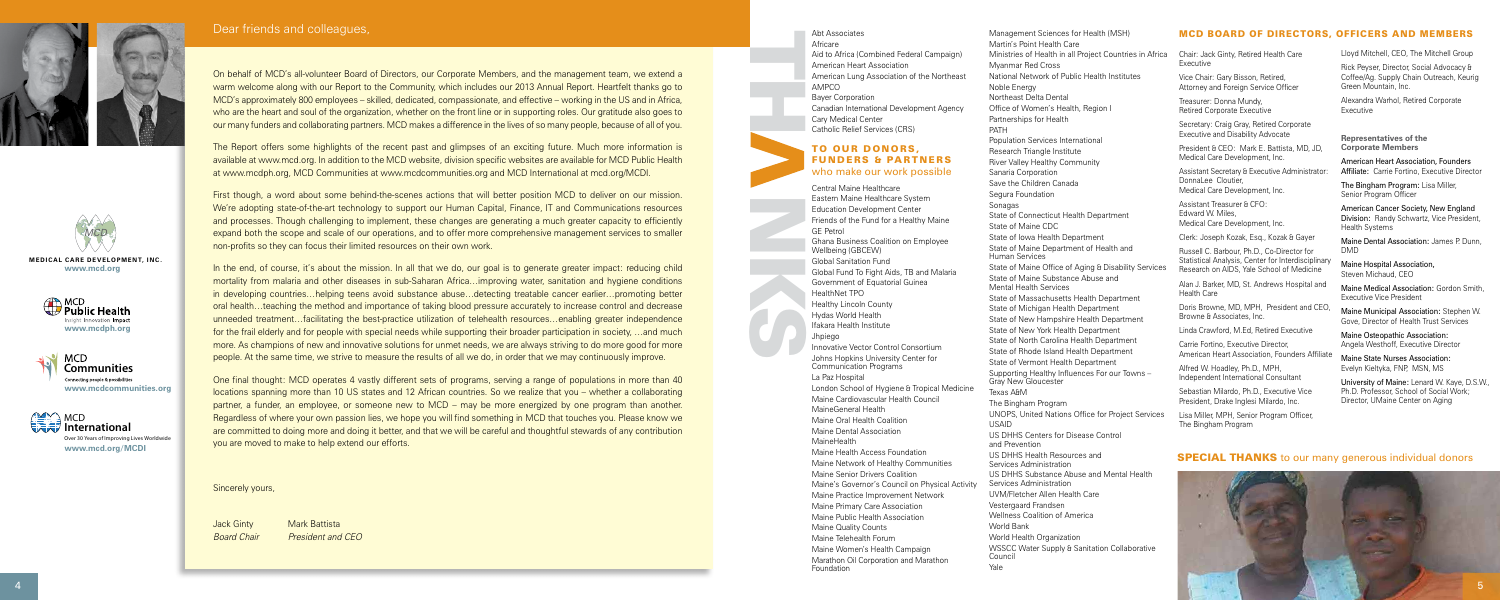According to the U.S. Bureau of Labor Statistics, in 2011

over 95 percent of private sector businesses employed fewer than 50 workers;

highest percentage of residents over age 65, second only to Florida."

these establishments employed 47.3 million workers being 45 percent of all private industry employment

#### According to the World Health Organization,

According to the U.S. Census Bureau, "in another 6 years, Maine will have the

#### According to the CDC,

**College** 

**College** 

**Controller Contractor** Contractor

**College** 

 $\sim$  $\mathcal{L}^{\text{max}}$ 

1-in-3 American adults have high blood pressure, putting them at increased risk for heart attacks, strokes, heart failure and kidney disease.

malaria killed an estimated 482,000 children under five years of age; that is 1,300 children every day, or one child almost every minute.







Playing a key role in guiding the organization's growth and success, MCD Corporate Services (MCDCS) works closely with MCD's Board of Directors and the leadership teams of MCD International, MCD Public Health, and MCD Communities to assure the organization's longterm strategic plan evolves while remaining aligned with MCD's changing landscapes, opportunities, and challenges.

MCDCS has recently expanded its role as a provider of critical services to other non-profits or unincorporated initiatives lacking the scale or internal expertise or resources to deal with an increasingly complex set of rules and program requirements. Through a menu-based management-servicesplus agreement, organizations can enlist MCD to fulfill a range of functions, including HR, Finance, IT, and Strategic Planning, affordably and with the assurance of the same high quality the MCDCS provides across MCD.

### MAKING AN IMPACT

## P AT A TIME:

**MCD Corporate** —

15 professionals in IT, Finance, HR and Administration serving our operating divisions and providing management services to smaller organizations

> Working to change the model from "assisted living" to "living with assistance," MCD Communities serves seniors dealing with physical dependencies or loss of cognitive function, people living with mental health challenges, and persons with intellectual or developmental disabilities. The communities we foster are communities in the truest sense: people working together to ensure everyone enjoys the security and support they need to live their life to the fullest.

MCD Communities Training, created to support our growing staff, has expanded to offer training, certification, and leadership to new generations of health care and human services professionals through a network of professional training programs with local Career Centers, Adult Education programs, and health care provider collaborators.

#### **MCD Communities** —

More than 500 dedicated employees serving 300+ special needs Maine residents in programs around the state

> MCD Public Health is working to ensure that every member of our community lives in a context that enables them to make healthy choices and access the care they need to achieve lasting health and well-being,

Although we have a reputation for responsive health initiatives that make an impact, MCD Public Health's role is often behind the scenes. Our initiatives are grounded in content expertise, professional integrity, strong fiscal management, creative problem solving, and effective collaboration. Working in partnership with communities, organizations, and government agencies, we strive to create and implement programs, policies, and systems that will generate lasting change. We integrate researchbased evidence and best practice standards with new opportunities and creative approaches to crafting solutions, fostering connections and integrating efforts across organizations and professions for maximum impact.

**MCD Public Health** — 40 highly qualified public health professionals and support staff who are passionate about our mission to improve the health and well-being of people

> MCD International is committed to improving the quality and quantity of care and to making it affordable to the neediest people on Earth. From our headquarters in Silver Springs, Maryland, to the many African countries where more than a hundred other dedicated MCDI employees are working, we strive to make a positive impact in the areas of child survival, sanitation, malaria control and other disease interventions.

Providing technical assistance in the areas of health and socio-economic development, we develop and implement strategies and programs that improve both access to care and health outcomes. More broadly, we are making an impact in:

- Malaria Treatment & Control
- Water supply & Sanitation
- Child Survival
- HIV/AIDS/TB
- Health Sector Reform
- Health Care Financing
- Architecture & Engineering
- Orthopedic & Rehabilitation Services

**MCD International** — includes a staff of 24 in our Silver Spring, Maryland headquarters and anywhere from 100-250 courageous and committed individuals working as far afield as Equatorial Guinea and the island of Madagascar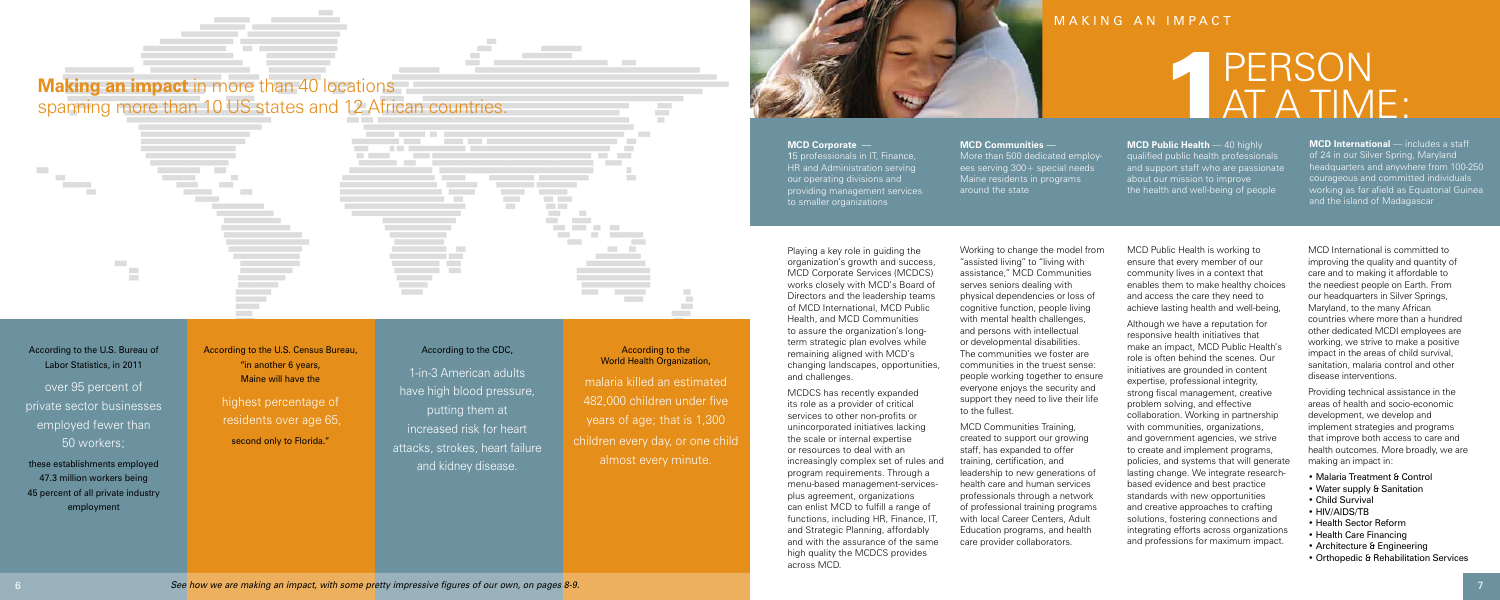#### MCD Communities

At MCD Communities, we impact lives directly — with innovative, one-on-one care for the elderly, people with mental health challenges, and individuals with intellectual and developmental disabilities.

#### **Right here in Maine, we helped:**

- 250+ seniors remain independent and "live with assistance" in one of our communities;
- 49 adults living in our mental health recovery homes master basic skills for living more independently in a community;
- 77 high-needs adults with intellectual and developmental disabilities connect with their possibilities, because their goals are our goals;
- 500+ MCD Communities employees grow with monthly online health and safety training;
- 1900 health care students get care-related career training.

#### **Looking forward, we will expand our scope and scale to**

- • **meet the changing needs of Maine's elderly and disabled,** with memory care units for seniors with Alzheimer's and dementia, and specialized residential programs for individuals with significant intellectual, developmental, physical, and behavioral challenges;
- **better serve more vulnerable Mainers** in more facilities, leveraging our electronic documentation system that gives our care-giving team real-time access to an individual's goals, behaviors, conditions and medications;
- **expand our community-based services** to ensure adults struggling with mental illness have full access to support and rehabilitation services.





#### **MCD INTERNATIONAL**

- Nearly 400 children ate 5.945 healthy breakfasts and lunches, thanks to the Healthy Lincoln County program;
- 200 small- and micro-businesses in 19 communities joined Healthy Maine Streets working together to offer employees healthier work environments and more economically viable downtowns;
- More Maine health professionals received training in blood pressure best practices;
- 25 people in Hawaii and another 20 in New York received MCD Public Health's Training for Trainers, with a charge to share their teaching with at least 200 health care providers in the coming year;
- More Maine state and municipal workers and their family members learned how to better manage diabetes and cardiovascular disease, reducing hospital visits while increasing overall wellness.

#### MCD Public Health

MCD Public Health continues to increase its impact around Maine and the country, with innovative programming that harnesses the power of connecting people and technology.

#### **Last year in Maine and around the U.S.:**

• MCDI developed a sub-Saharan Malaria Slide Archive utilizing slide specimens obtained from Equatorial Guinea and Ghana. This is the first World Health Organization-conforming regional slide

#### **Looking forward:**

In 2014 we launched three powerful new tools that put technology to work for public health. Our on-line blood pressure best practices training is a dynamic resource for continuing education accessible by health care providers wherever they have internet access. We created an online resource for governmental chronic disease program managers that they can use to more effectively collaborate with health care providers. Perhaps most exciting, we created an initiative with a web-based tool that helps link economic development with health improvement that can be used effectively with any size employer or business group. Over the next three years we will continue to develop and offer tools that use the power of technology to allow public health practitioners to be more effective and efficient, as we collectively pursue our mission of improving health and well-being.

As a result of its ongoing effort to translate advances in technology into practical public health applications, MCD International (MCDI) has continued to contribute to global efforts to reduce the burden of disease among target populations in over 12 countries.

- IT developed custom process mapping and technological enhancements to support MCD Communities initiatives such as Community Supports as well as MCD Public Health web-based projects such as Healthy US;
- MCD IT hosted more than 35 websites (intranets as well as public-facing sites) on our Servers, while supporting more than 20 application vendors;
- The MCD Corporate Services office also provides Finance, and HR expertise to other Maine nonprofit businesses.

#### **Last year, around the world:**

• Working with the Ministry of Health (MOH) and our private sector partners, Marathon Oil Corporation, Noble Energy and Atlantic Methanol Production Company, MCDI continues to make progress towards

• Through MalariaCare, a United States Agency for International Development (USAID) funded project, MCDI directly contributed to the training of 1,646 MOH personnel in the laboratory diagnosis and treatment of malaria, the use of rapid diagnostic tests and laboratory supervision. Countries included the Democratic Republic of the Congo, Ethiopia, Ghana, Liberia, Malawi, and Zambia. MCDI is a

- the elimination of malaria on Bioko Island in Equatorial Guinea.
- archive that has been developed in Africa!
- partner of PATH, which is the prime agency.
- effective anti-malarial treatment.
- as a result of the Global Sanitation Fund project implemented by MCDI.

• Through MCDI's USAID-funded Accelerating the Reduction of Malaria Morbidity and Mortality (ARM3) Project, nearly 85% of all patients including children who tested positive for malaria received an

• 1,131,357 people in 8,193 villages in Madagascar are now living in open defecation free environments

#### **Looking forward:**

MCDI, through its ARM3 project, is using mobile phones to **improve reporting and communication**  between Community Health Workers (CHWs) and health providers at health facilities. Through this mobile health initiative, CHWs and health providers exchange critical information on drug inventory and patient referrals. Based on the success of this project, ARM3 is looking forward to **implementing the Data for Decision Making in Malaria (D2M2) Project** in Benin in 2014.

MCDI will continue in partnership with Sanaria Inc., Ifakara Health Institute, and Equatorial Guinea's MOH to **support the continued development of the PfSPZ malaria vaccine** through trials scheduled to occur in Equatorial Guinea before the end of 2014. If successful, the vaccine has potential to benefit populations living in all malaria endemic areas in the world.

MCDI is **finalizing registration as an international NGO in Myanmar,** and hopes to launch activities

there in 2014.

In 2014, MCDI will initiate full implementation of the World Bank financed **Performance Based Financing project in Lesotho.** This project is designed to increase access to maternal and child health services in rurally-underserved areas by providing performance incentives to health facility personnel, initially in 9 districts of the country.

### LOOKING BACK, LOOKING FORWARD

#### MCD Corporate Services

With an emphasis on systematic tracking and reporting of MCD's progress toward established metrics, Corporate Services has greatly expanded both its human and technological capabilities in the last year.

#### **From our Corporate offices here in Maine:**

With approximately 700-800 employees who are the heart and soul of MCD who work in several states and numerous African countries, MCD is committed to providing a healthy, safe work environment, family-friendly work policies, and competitive compensation and benefits to all our employees.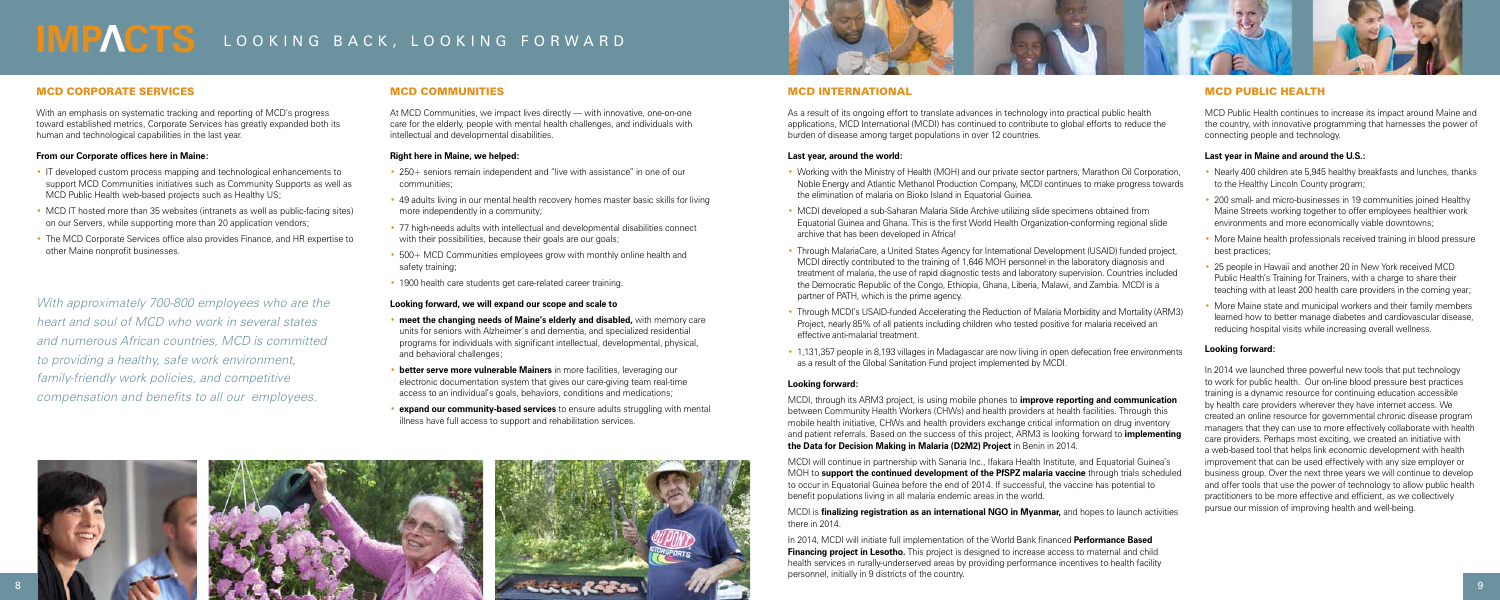

#### **PUBLIC SUPPORT AND OTHER REVENUE** (in thousands)

#### **EXPENSES** (in thousands)



#### **ASSETS** (in thousands)

| <b>LIABILITIES</b> (in thousands) |  |
|-----------------------------------|--|
|-----------------------------------|--|

| <b>Total Assets</b>      | \$24,475 |                                     |          |
|--------------------------|----------|-------------------------------------|----------|
| Other                    | 1.397    | <b>Total Liabilities</b>            | \$17,110 |
| Investments              | 909      | <b>Other Liabilities</b>            | 3,372    |
| Property & equipment     | 7.870    | Debt                                | 3,981    |
| <b>Grants Receivable</b> | 5.831    | 3rd Party Settlements               | 4.305    |
| Accounts Receivable      | 1.798    | Deferred Grant Revenue              | 2,977    |
| Cash                     | \$6.670  | Accounts Payable & Accrued Expenses | \$2,475  |
|                          |          |                                     |          |

#### **NET ASSETS** (in thousands)

| <b>Total Liabilities and Net Assets</b> | \$24,475 |
|-----------------------------------------|----------|
| <b>Total Net Assets</b>                 | \$7.365  |
| <b>Temporarily Restricted</b>           | 220      |
| Unrestricted                            | \$7.145  |
|                                         |          |

Medical Care Development is a not-for-profit organization that depends on the generosity of our donors and funders to allow us to fulfill our mission of improving people's lives.

Your donation today can help us make an impact - we thank you for your gift!

**Visit mcd.org or call Donnalee Cloutier at 800-427-7566, ext. 241.**

### Help us make an



WITH YOUR DONATION!